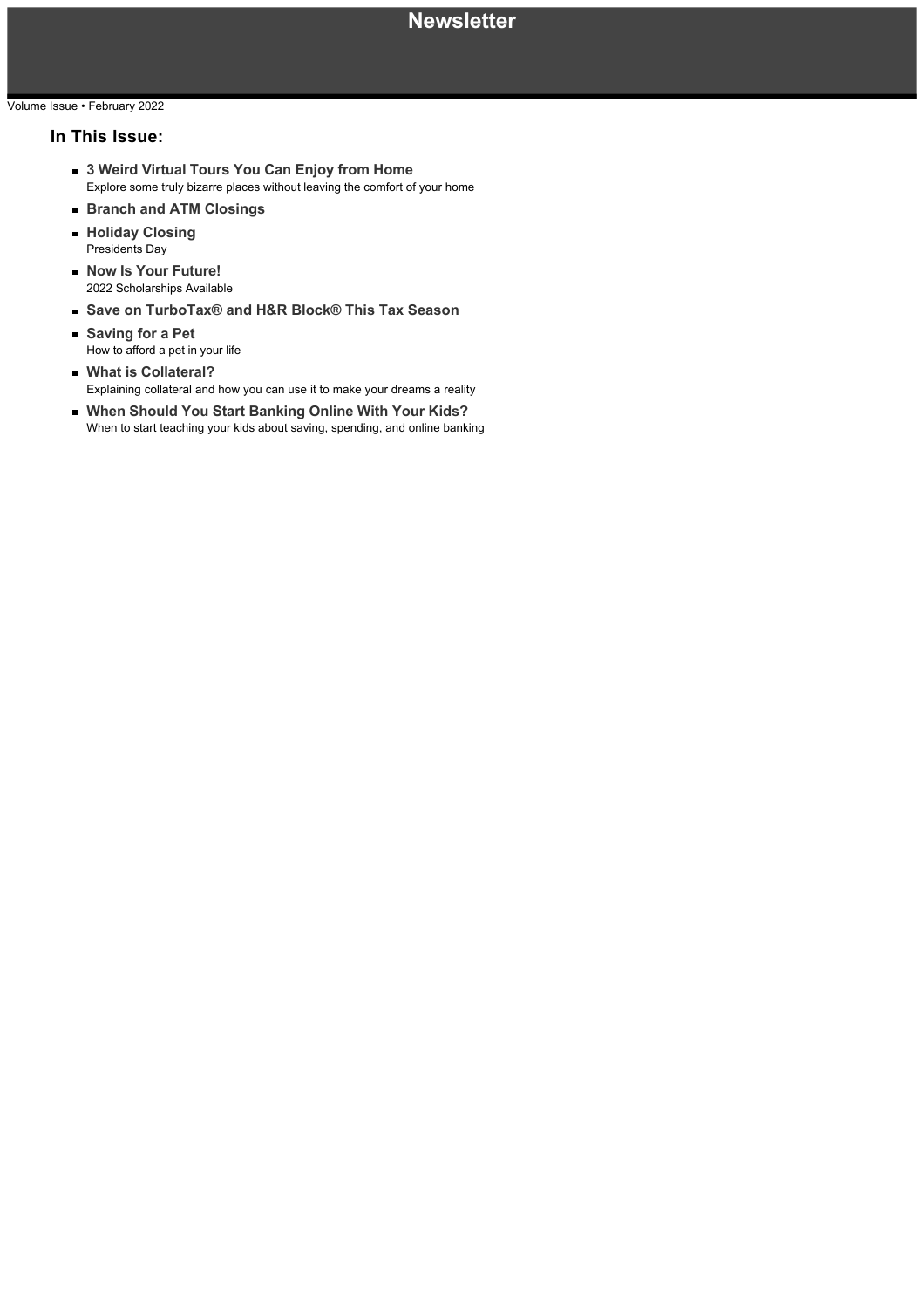## **Now Is Your Future!**

**2022 Scholarships Available**



We're proud to announce that our 2022 Educational Scholarship applications are now open! We will be offering up to 10 scholarships worth \$1,000 each for eligible applicants.

Deadline for scholarship applications are April 30th, 2022.

Visit our website to apply and review the eligibility and requirements.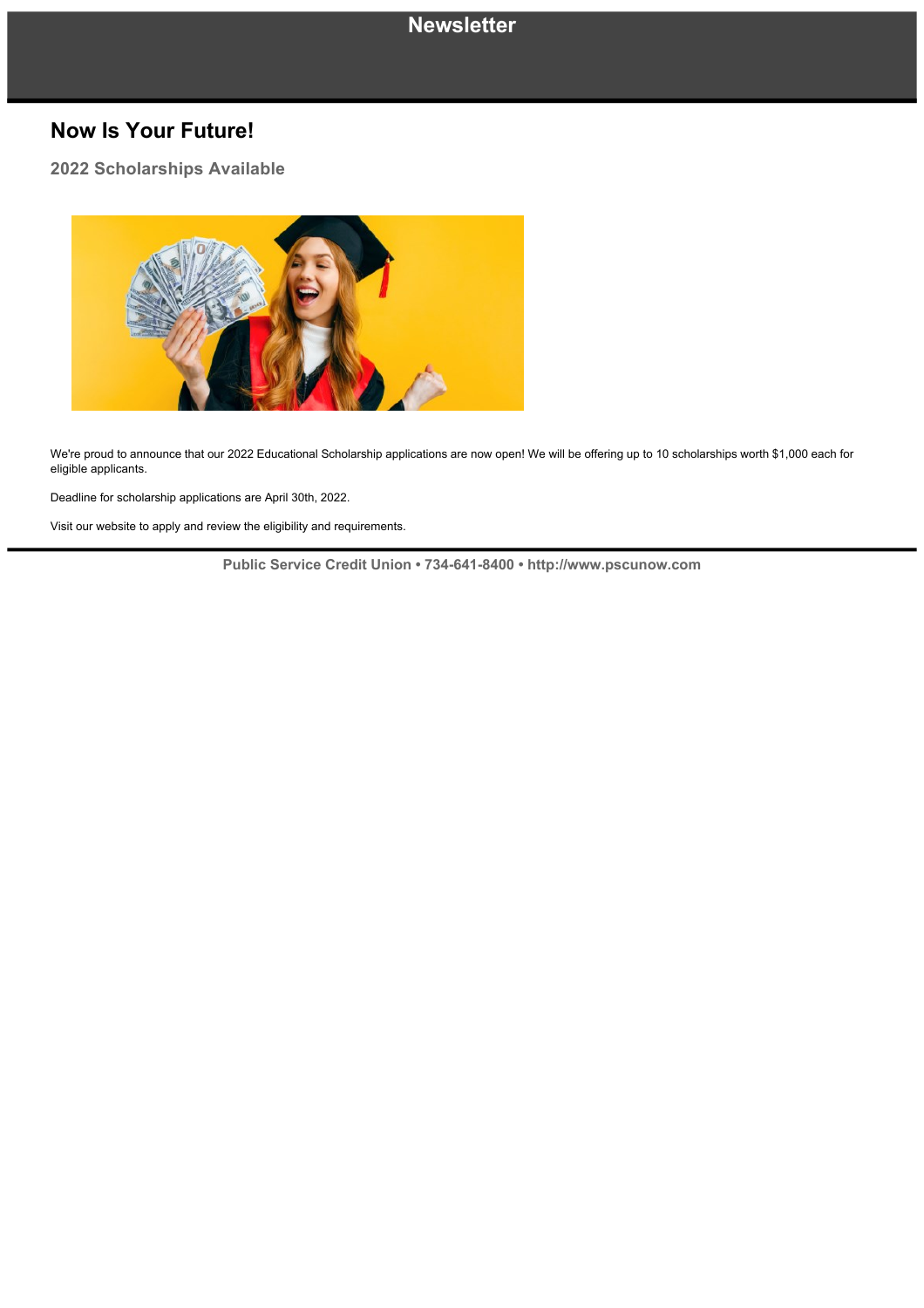# **When Should You Start Banking Online With Your Kids?**

## **When to start teaching your kids about saving, spending, and online banking**

Part of your job as a parent is to prepare your kids for the future. One important component of their future is learning how to handle money. Yes, financial literacy can seem daunting and complex, but you can start small by introducing your young kids to simple concepts like saving money in an online savings account. Here is a guide to help you start talking about finances with your kids.

#### **Younger than six**

If your little one is less than six years old, they may not understand what an online banking account is even if they are tech savvy like many kids today. But, they will understand a physical representation of their saving efforts, aka the traditional piggy bank, according to Spencer Tierney, writer for NerdWallet. You can even let them pick out the bank — it doesn't even have to be a pig! They will love dropping the coins or dollars they receive from birthdays, holidays, or from completing age-appropriate chores. Plus, they will be able to see their savings grow until you allow them to buy something special for themselves at the store.

#### **Ready for the next step**

Once the piggy-bank-savings method has lost its appeal or your child's interest, it could be a good time to go high tech. Online savings offers 24/7 access, so you can set the time that's convenient for you and your child to discuss money. No need to wait in a crowded lobby or deal with an appointment time that puts stress on your schedule and your kid's nerves.



#### **Kid-focused accounts**

Most likely, the financial institution you trust with your grown-up money offers a kid-friendly savings account. If not, a little research should help you find a suitable source for your child's hard-earned money. "Whether you want to help build your child's balance or your child needs an account to bank their income from an allowance or part-time job, a youth savings account provides an opportunity to earn some interest, while also learning how to bank and build a savings habit," explains Sabrina Karl, writer for Investopedia.

#### **What to look for in an online savings account**

The interest rate isn't the only thing you should weigh when choosing an online savings account for your child. Although, a high-interest rate is an attractive feature and may inspire your child to save as much as possible! Check to make sure that the high-interest bearing account does not require monthly maintenance fees or a minimum balance before committing. "Children should see saving as a good thing and not have fees diminish what they put into their accounts," Tierney says.

Kids have limited attention spans. To keep their focus on their moneysaving habits and make your lessons enjoyable and fruitful, you should choose an online savings account that is easy to use, see, and access. Tierney suggests looking for features like mobile apps and electronic statements; other features worth noting are goal-oriented budgets, spending trackers, and a prepaid debit card. "Show your child how to create their own secure password, which will help them learn money management and internet safety," he advises.

According to Margarette Burnette, writer for NerdWallet, some apps will offer parental controls so you can help monitor how much your child spends as well as let you transfer money directly into their account.

By talking to your children about money, saving, and accounts early, you'll inspire them to make smart money moves throughout their lives.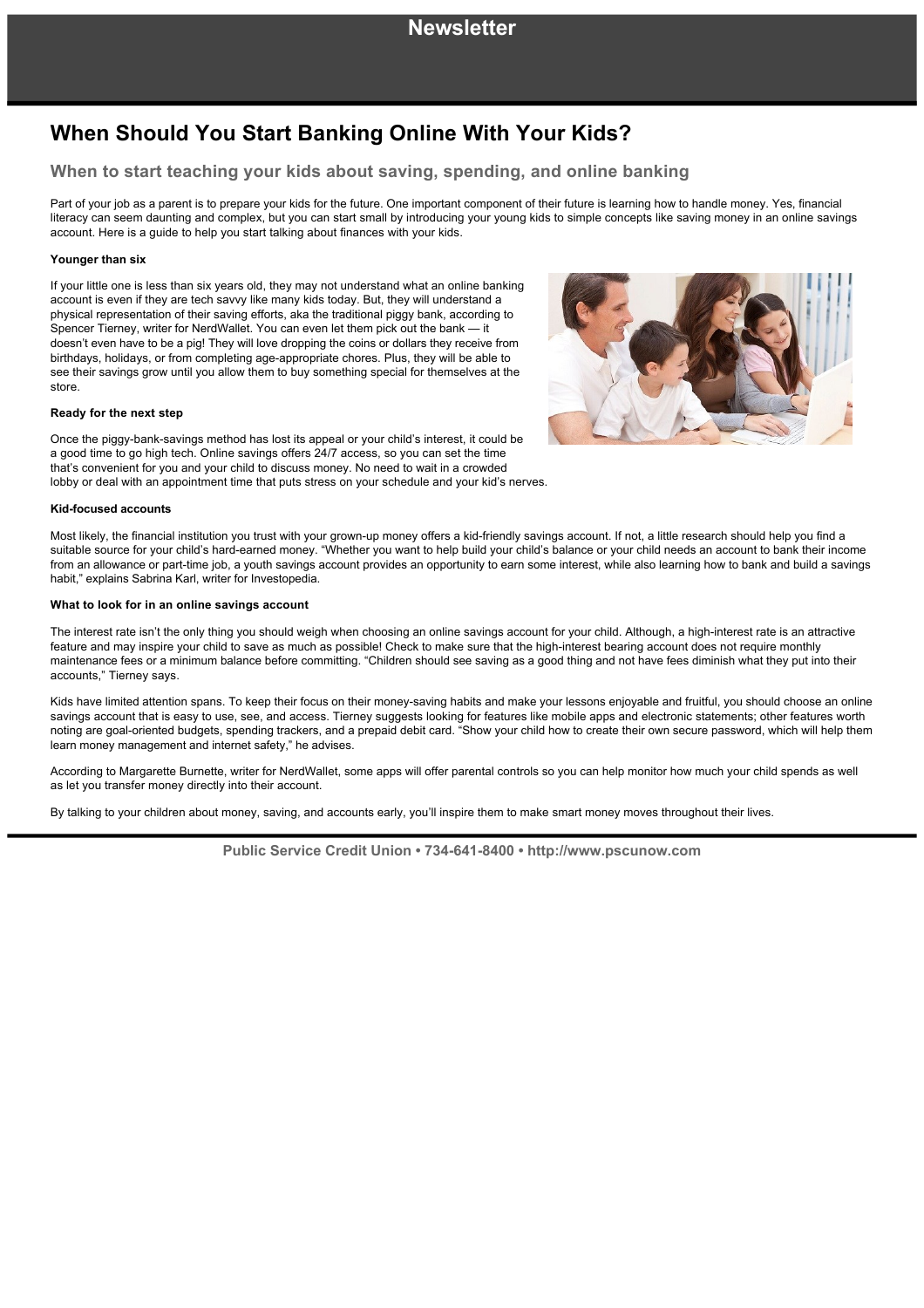# **What is Collateral?**

## **Explaining collateral and how you can use it to make your dreams a reality**

If you're looking to get a loan so that you purchase your dream home or start your own business, you may be asked to put up collateral. Collateral is a way of protecting lenders that can also help you get better rates, but using it to secure a loan can spell trouble if you fail to repay.

## **What is collateral?**

Investopedia Senior Editor Julia Kagan defines collateral as an asset that is accepted by lenders as security for a loan. Whereas some loans, called unsecured loans, won't ask for collateral, a secured loan requires that you put up some type of property or asset to protect the interests of the lender.

Mortgage and auto loans typically require some form of collateral since the amount borrowed is higher. In practical terms, if you fail to make payments or default on your loan, the lender can legally seize your collateral in place of payment. This involves the borrower taking out a lien on your property.

If your assets don't satisfy the total amount owed, Kagan writes that the lender can take you to court for the remaining balance. In its glossary entry for collateral, Bankrate notes that this comes down to whether or not the loan is a recourse loan, which legally permits the lender to pursue additional assets until they are made whole.

#### **Is collateral required for business loans?**

Dale Van Eckhout, a senior area manager for the Small Business Administration, writes that collateral is also commonly required for some business loans. He notes that lenders do not want to see businesses or individuals fail — they simply require collateral to protect themselves and show that borrowers have "skin in the game."

Having "skin in the game," as Van Eckhout puts it, is only something to be concerned about if you aren't able to pay your loan back. If you make your payments on time and pay back the full amount, you'll never even remember that your assets and property were in the balance.

### **Are there advantages to putting up collateral?**

Using collateral can have a positive impact over the lifetime of your loan. Credit Karma contributor Melanie Lockert notes that providing collateral as security for a loan means that you are less of a risky investment for lenders. That means you can potentially ensure a lower annual percentage rate, which helps you save more money over the lifetime of the loan. You may also be able to borrow a larger sum than you would without collateral.

While unforeseen and unfortunate circumstances can and do occur, you should always go into taking out a loan with the mindset that you will make your payments on time and repay the full amount. If you have the utmost confidence that you will, taking out a secured loan is a great way to make your money stretch further.

#### **What can be used as collateral?**

While your lender may have limitations on what they'll accept as collateral, most financial institutions accept some common assets and property. Experian contributor John Egan lists common collateral options including your home, car, savings, and certificates of deposit.

Other options for securing personal loans might include collectibles, antiques, fine art, and iewelry. Because these assets are a bit more nebulous, Jamie Johnson, a personal finance writer for The Balance, notes that you'll need a professional appraisal to determine the collateral value. You may also want to have your home and vehicle reappraised to get the most accurate value before putting it up as collateral.

When securing a business loan, Van Eckhout suggests that real estate, office and manufacturing equipment, inventory, and accounts receivable can all be used as collateral. You can also put up personal property as collateral for a secured business loan, but taking out a second mortgage on your home to fund your business venture is a significant risk that should be considered at length.

Using collateral to secure a loan is not at all uncommon, and it's not anything to worry about unless you find yourself unable to make payments. Before obtaining a loan, be sure to shop around for different options and seek the advice of a financial professional.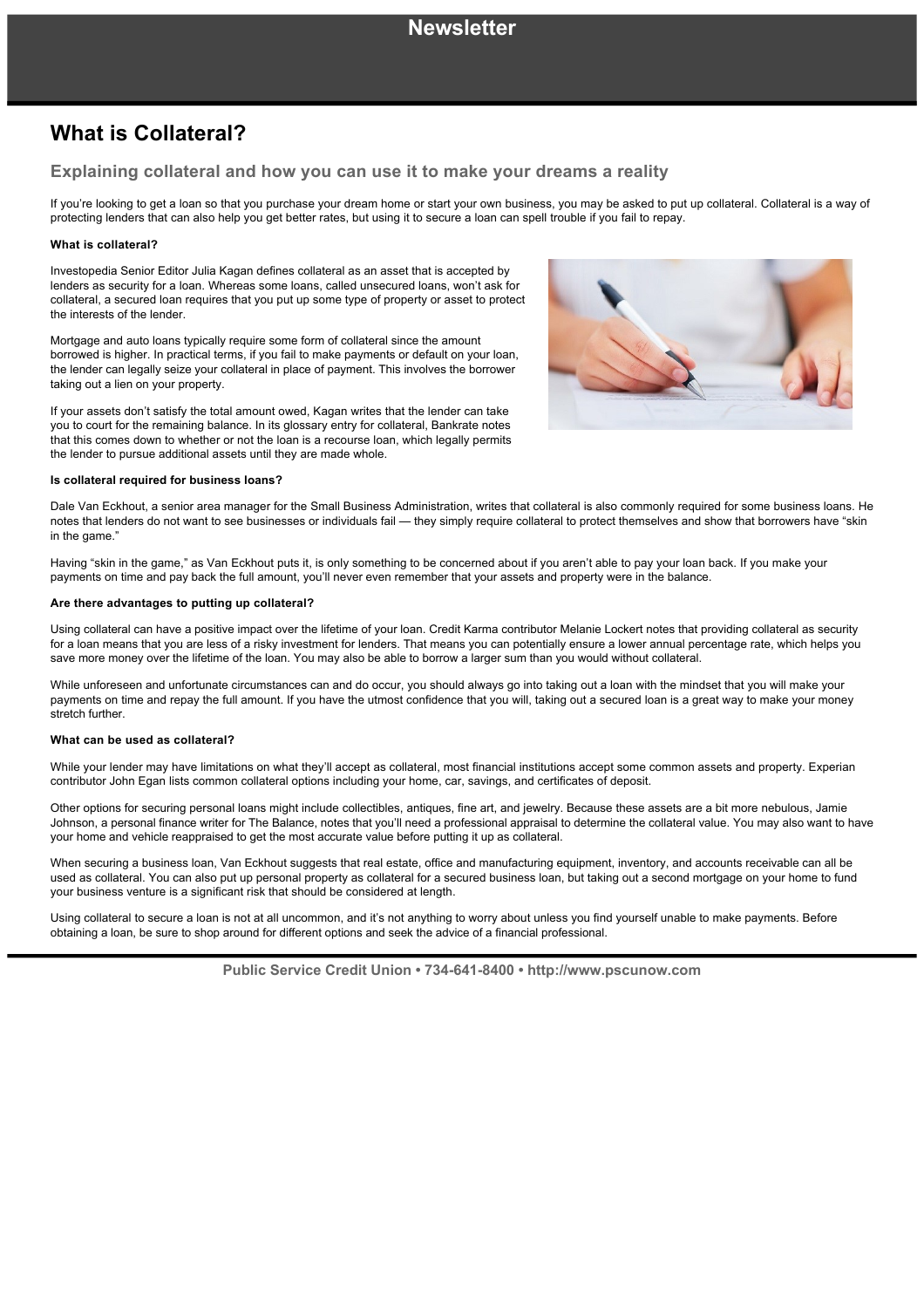## **Newsletter**

## **Save on TurboTax® and H&R Block® This Tax Season**



Public Service Credit Union members can get special savings this tax season. Whether you file on your own with TurboTax or get help from an H&R Block tax pro, you're guaranteed to get your biggest possible refund.

## **Get started today** and save!

Visit https://taxservices.lovemycreditunion.org for TurboTax and H&R Block offer details and disclaimers.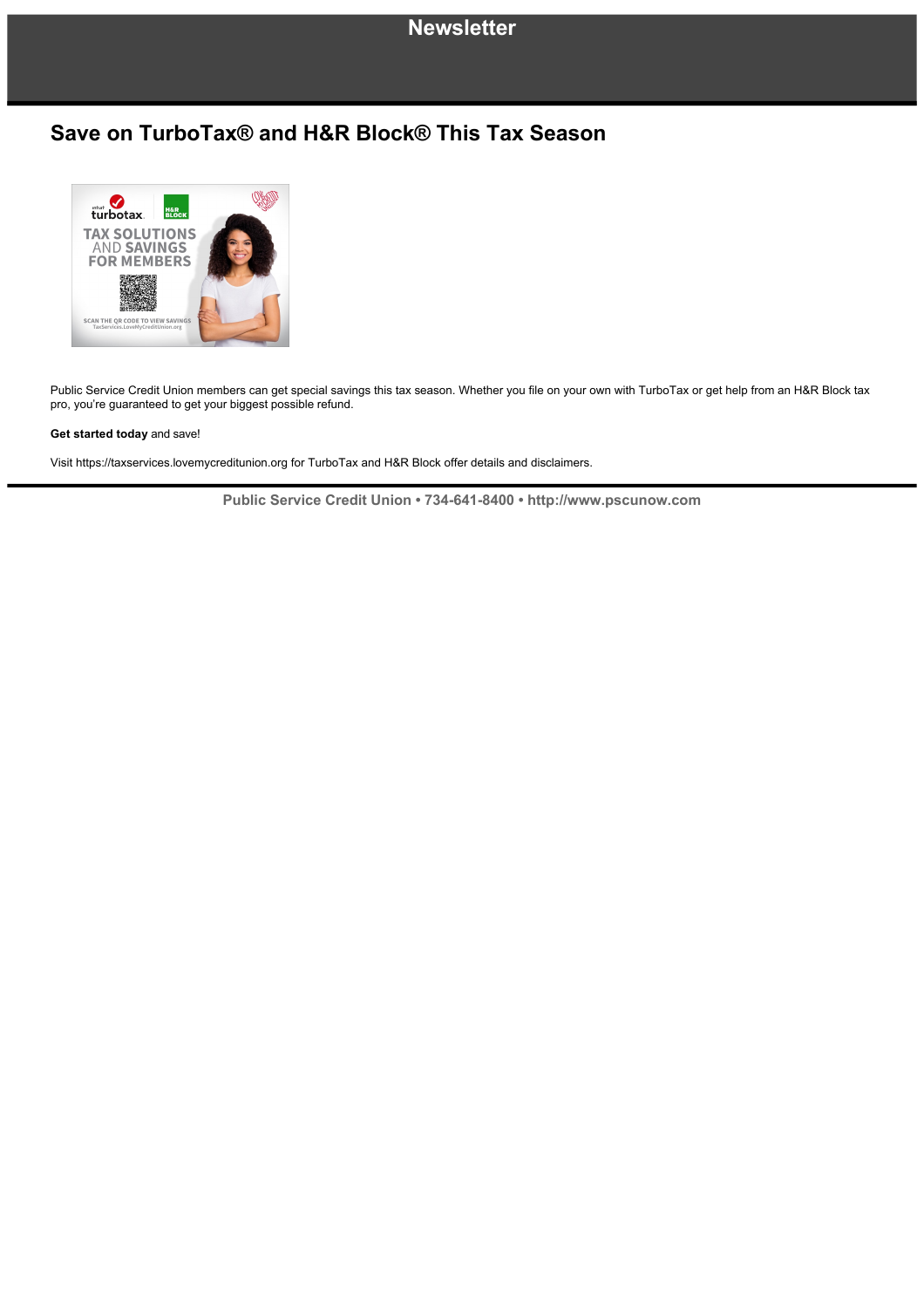# **Newsletter**

# **Holiday Closing**

**Presidents Day**

# **Presidents Day**

In observance of Presidents Day, all branches will closed Monday, February 21st, 2022.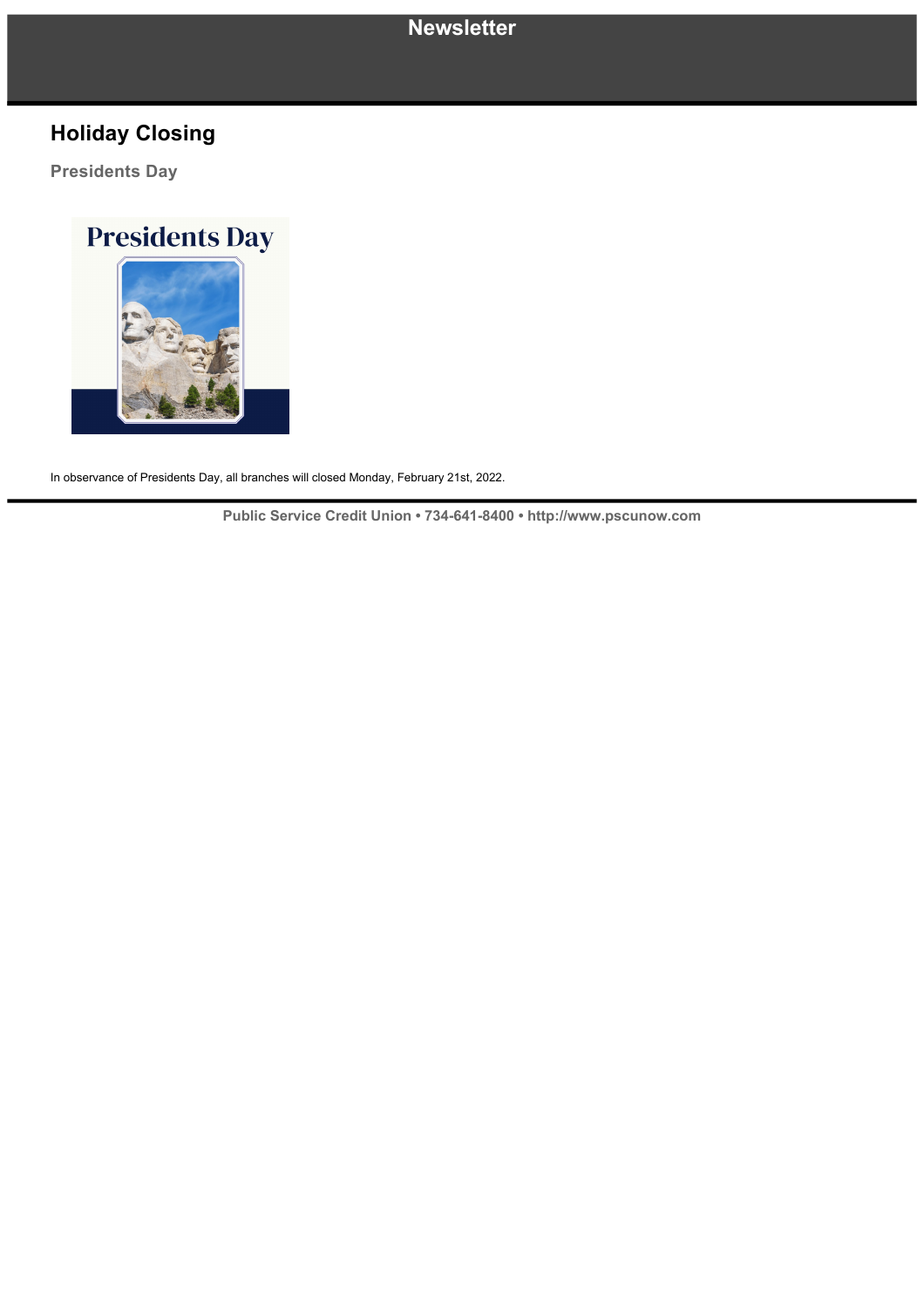## **Newsletter**

# **Branch and ATM Closings**



Effective Friday, March 25, 2022, the **Millender branch** will process its last transaction after which it will be permanently closed.

Also, the secondary, freestanding ATM at the **VA Hospital** on John R in Detroit has been eliminated. The newer ATM located at the VA Hospital branch will easily assume the transaction volume.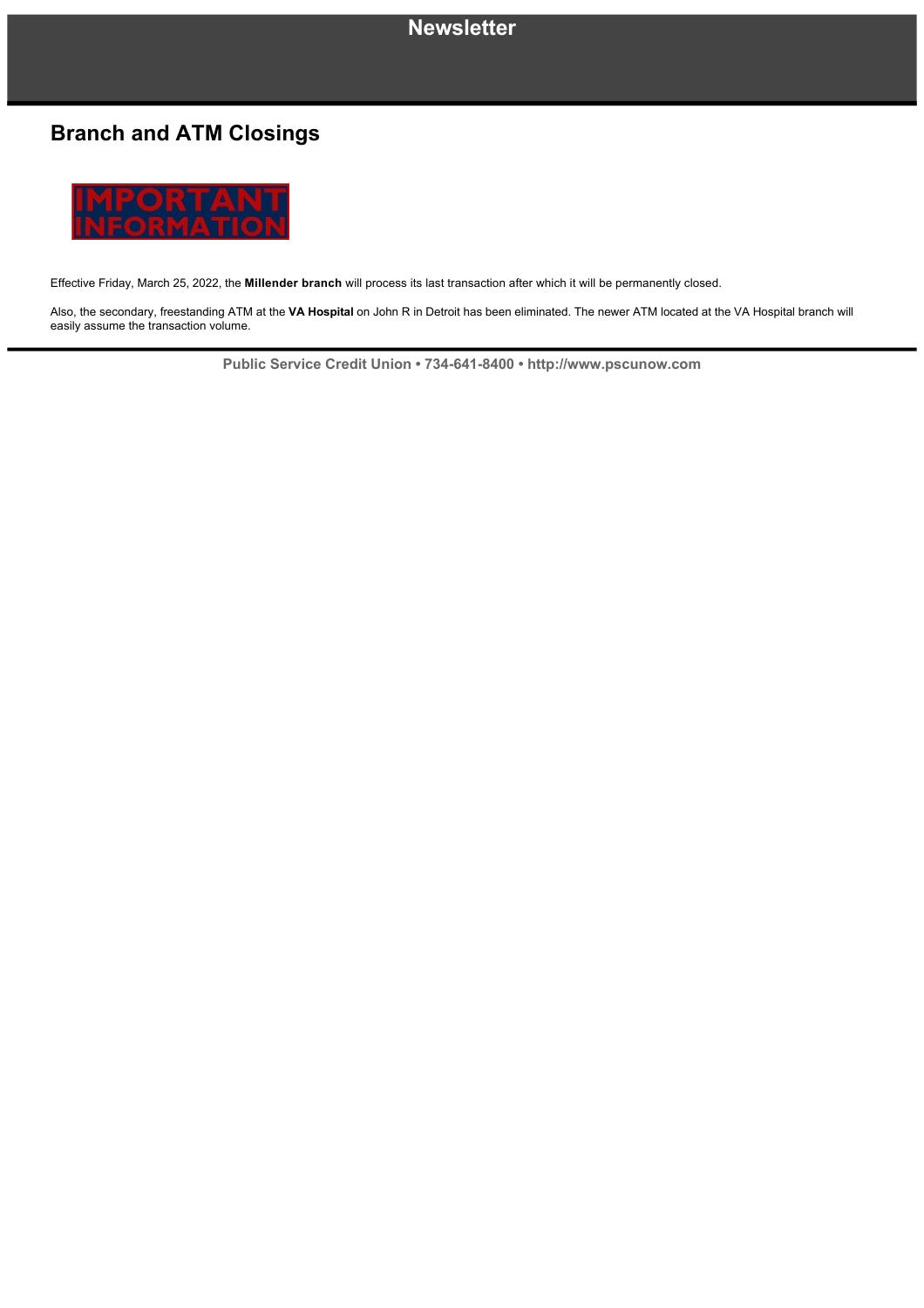# **Saving for a Pet**

## **How to afford a pet in your life**

It is easy to fall in love with puppy dog eyes, sweet meows from a kitten, a twitch of a bunny's nose, a mischievous wink from a lizard, or the majestic beauty of colorful fish. A pet can bring so much joy, companionship, and entertainment into a household. But all those cuddles and picture-perfect moments come with a cost. Before you open your heart and home to a pet, make sure your budget can handle the expense of caring for a living creature. Here a few costs to think about before adopting a pet.

### **Medical bills**

Your pet will be a member of your family, and trusting its health and wellbeing to just any veterinarian just will not do. It's important to find a vet that not only offers affordable services, but one who also offers quality services. Take some time to compare practitioners and their practices. Do you need a center with weekend hours? What about emergency services? Are payment plans available? Costs will add up over the lifespan of your pet, but you can significantly reduce shocking bills by purchasing a pet insurance policy.

Check out vet discount plans if a pet insurance policy doesn't fit into your budget or it offers more coverage than you deem necessary, advises Mia Taylor, writer for RealSimple.com. Some breeds are also more susceptible to genetic health issues, which can be costly. For example, larger dog breeds are more likely to suffer congestive heart failure or hip dysplasia, which can be very expensive to treat. Mixed breeds from the shelter tend to be healthier (and therefore less expensive when it comes to medical bills) in the long run.



#### **Necessities like food and shelter**

Whether you bring your new pet home, you'll need to invest in a habitat for them. A dog and cat would appreciate a fluffy bed, while your hamster needs a spinning wheel in its cage. And there are no limits to the accessories you can purchase to make your fish's aquarium feel more like its natural environment. One way you can save on these structures is to join a loyalty club at your favorite pet store, according to Steve Gillman, contributor on ThePennyHoarder.com.

Being a savvy shopper will help you save even more. "Buy food that's already on sale, and with your rewards card you can rack up on savings over time. Most of the major pet supply retailers have similar programs," Gillman adds.

#### **Handle grooming at home**

Depending on the type of animal, the level of grooming will vary. If possible, handle grooming at home so you can avoid the price of a professional groomer. It may take some practice, and you might want to ask some advice from your vet, but you can brush your dog's or cat's teeth, trim their nails, and brush their fur to help ward off matting and knots.

If grooming is an expense you can't afford, make sure you take that into account when choosing a pet. Longer-haired cat and dog breeds require much more grooming than short-haired ones, and will therefore incur more expenses. Grooming can also be stressful for some animals, and you may need to fork out for medication to help calm your pet, which can also add up.

Not regularly brushing your pet's teeth will lead to dental decay and disease, which are costly ailments to repair at the vet, warns the staff at the American Kennel Club. Your vet can do a professional cleaning, but it can be quite costly as the vet uses anesthesia to complete the service, so regular cleaning at home can save you money on dental cleaning as well.

Being a pet owner requires love, hard work, and money. When you are considering bringing a pet into your home, make sure you factor in all the financial costs before you commit to an animal.